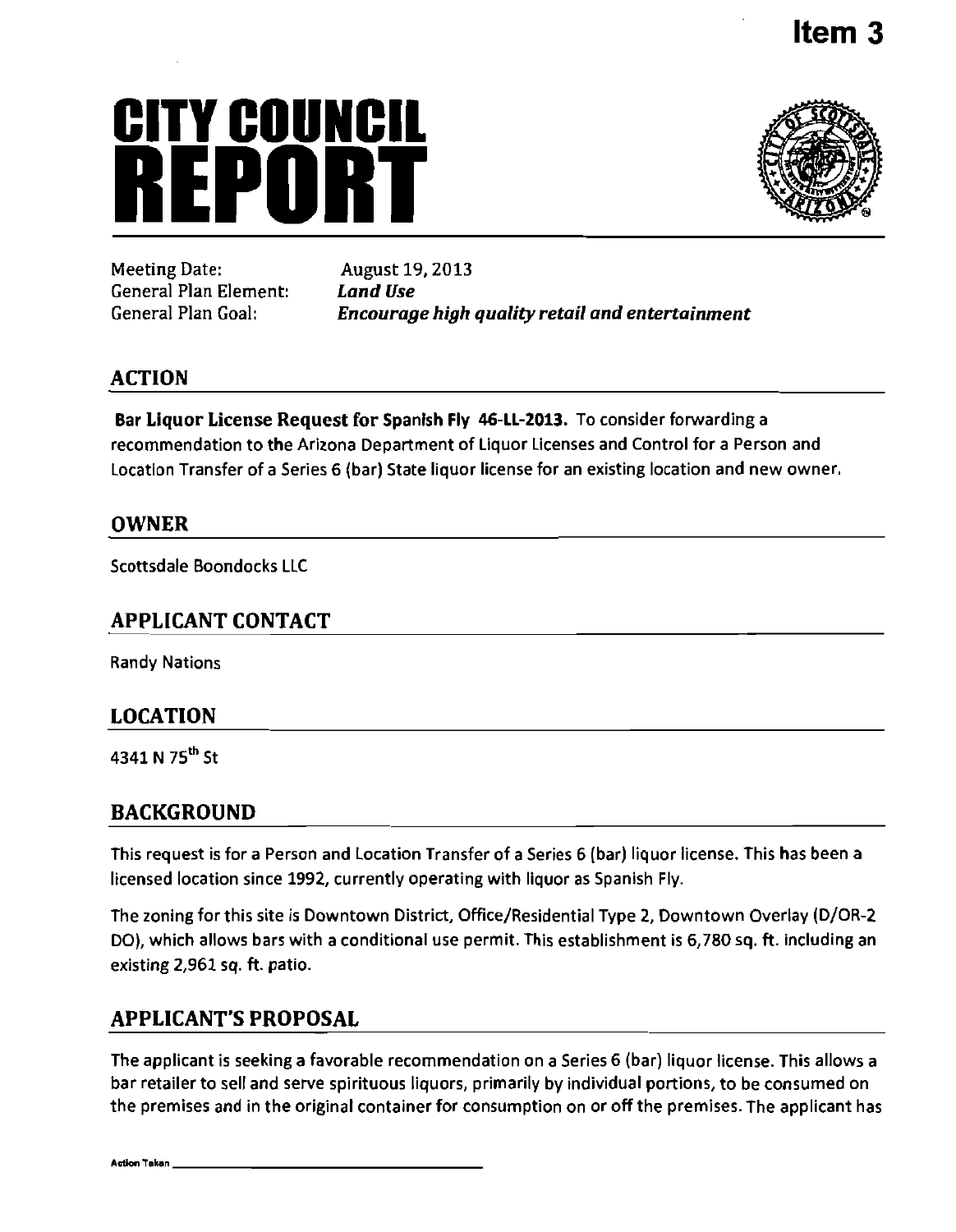indicated that this establishment will serve liquor between the hours of 11:00 a.m. to 2:00 a.m. and; however, due to State liquor license processing requirements, they are not required to notify the City or the State if they change their hours of operation.

## **PETITIONS FROM PERSONS IN CLOSE PROXIMITY**

The applicant has maintained the required posting notice for the State mandated 20-day period. No petitions or protests pursuant to A.R.S. 4-201.b. were received during the 20 (twenty) day posting period.

## **OTHER LICENSES & PERMITS**

#### **Financial Management**

Revenue Collection has reported that the applicant has met City licensing requirements and all fees have been paid. Spirituous Liquor Tax Permit # Pending.

Scottsdale Transaction Privilege Sales Tax License # Pending.

## **IMPACT ANALYSIS**

#### **Current Planning Department.**

There will not be any significant changes to the floor plan.

#### **Public Safety Division.**

**Police Department: Recommendation No Opposition** 

**Major life safety issues: None noted.** 

Code Enforcement: There are no current cases of code violations at this time relevant to the liquor license.

## **STATE GUIDELINES FOR CONSIDERING AN APPLICATION**

#### **A,R.S. Section 4-203.A Granting a License for a New Owner for a Certain Location.**

A spirituous liquor license shall be issued only after satisfactory showing of the capability, qualifications and reliability of the applicant.

## **COUNCIL OPTIONS & STAFF RECOMMENDATION**

#### **Council Options**

**The City Council has the option of recommending approval, denial or no recommendation to the Arizona Department of Liquor Licenses and Control.** 

#### **Staff Recommendation**

The City of Scottsdale staff has conducted a review and advises that the license request meets the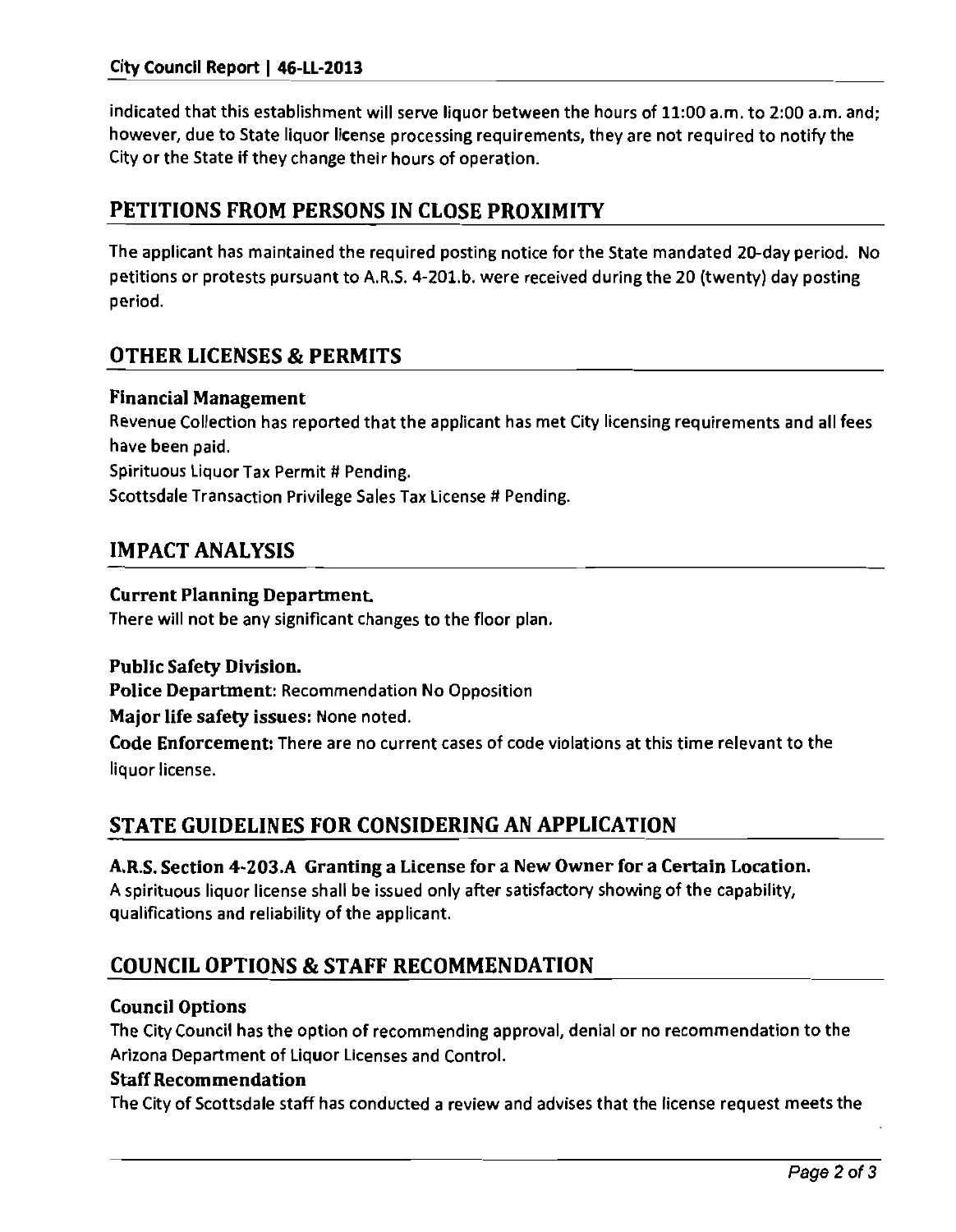criteria imposed for determining the capability, qualifications and reliability of the applicant. Next Steps

The City Council's recommendation of approval; denial or no recommendation will be forwarded to the Department of Liquor Licenses and Control for their consideration. If the application is approved by the Department of Liquor Licenses and Control, the applicant should receive their license from the State within 105 days of original application.

## **RESPONSIBLE DEPARTMENT(S)**

Teri Gleason, Planning Assistant,tgleason@scottsdaleaz.gov Planning, Neighborhood and Transportation Division

James Wasson, Lieutenant, Special Assignment Unit, jwasson@scottsdaleaz.gov Public Safety Division

Raun Keagy, Planning, Neighborhood and Transportation Director, rkeagy@scottsdaleaz.gov Planning, Neighborhood and Transportation Division

## **APPROVED BY**

Tim Curtis, AlCP, Current Planning Director 312-4210 tcurtis@scottsdaleaz.gov

Randy Grant, PNT Administrator 312-2664, rgrant@scottsdaleaz.gov

 $7/4/203$ <br> $\mu$ 

## **ATTACHMENTS**

- **#1**  Aerial Map
- **#2**  Close-up Aerial Map
- **#3**  City of Scottsdale Applicant Questionnaire
- **#4**  State Application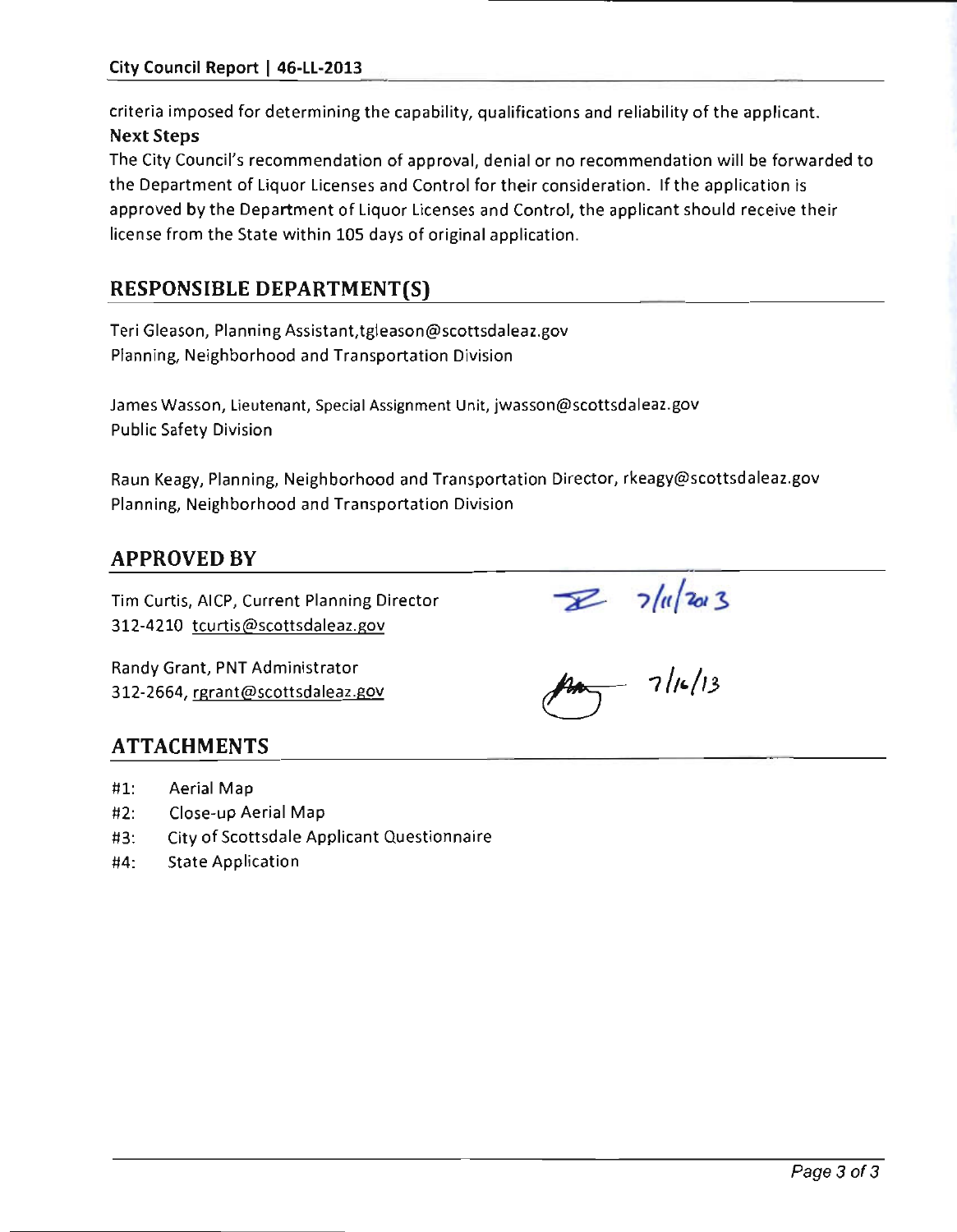

**ATTACHMENT #1**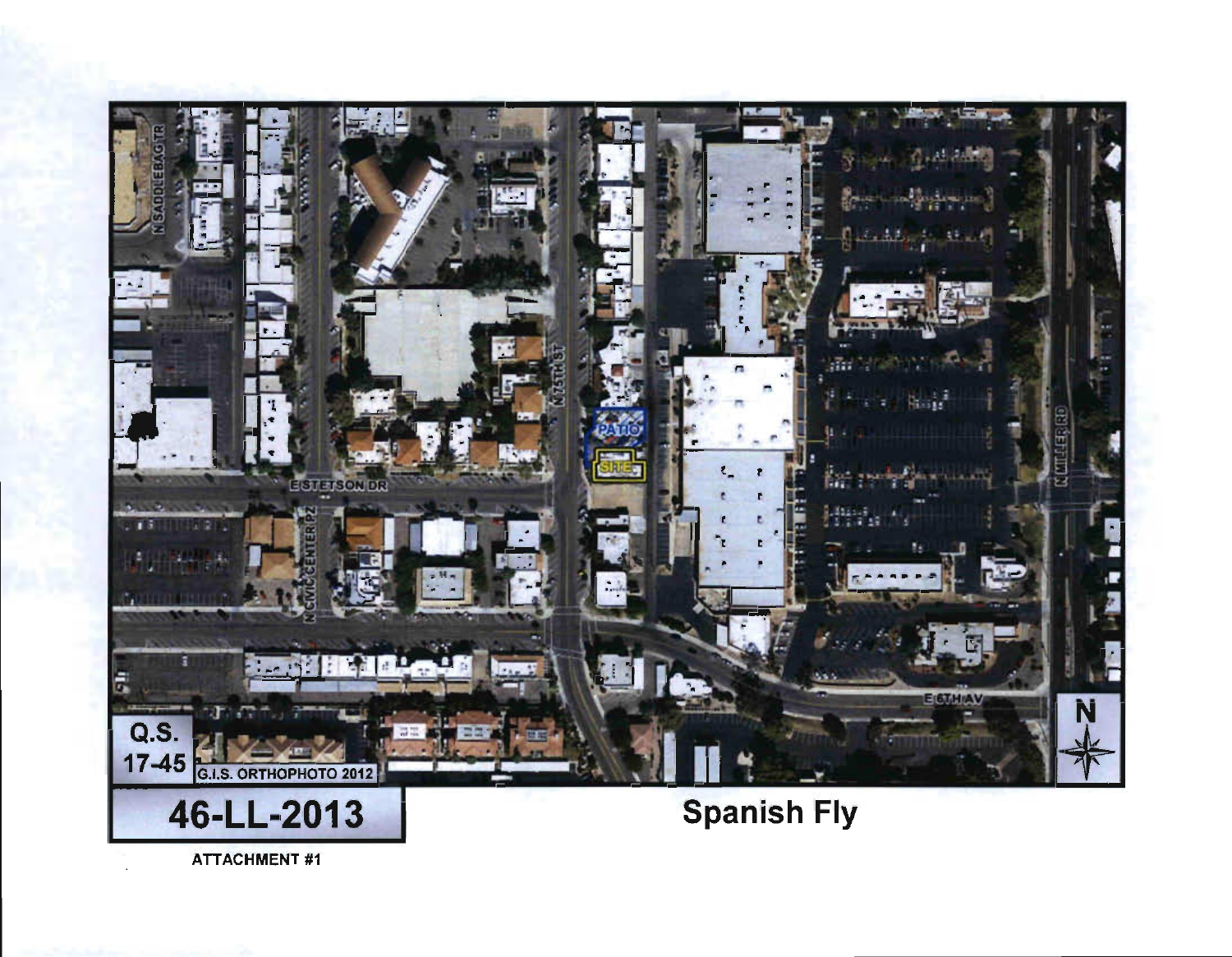

**ATTACHMENT #2**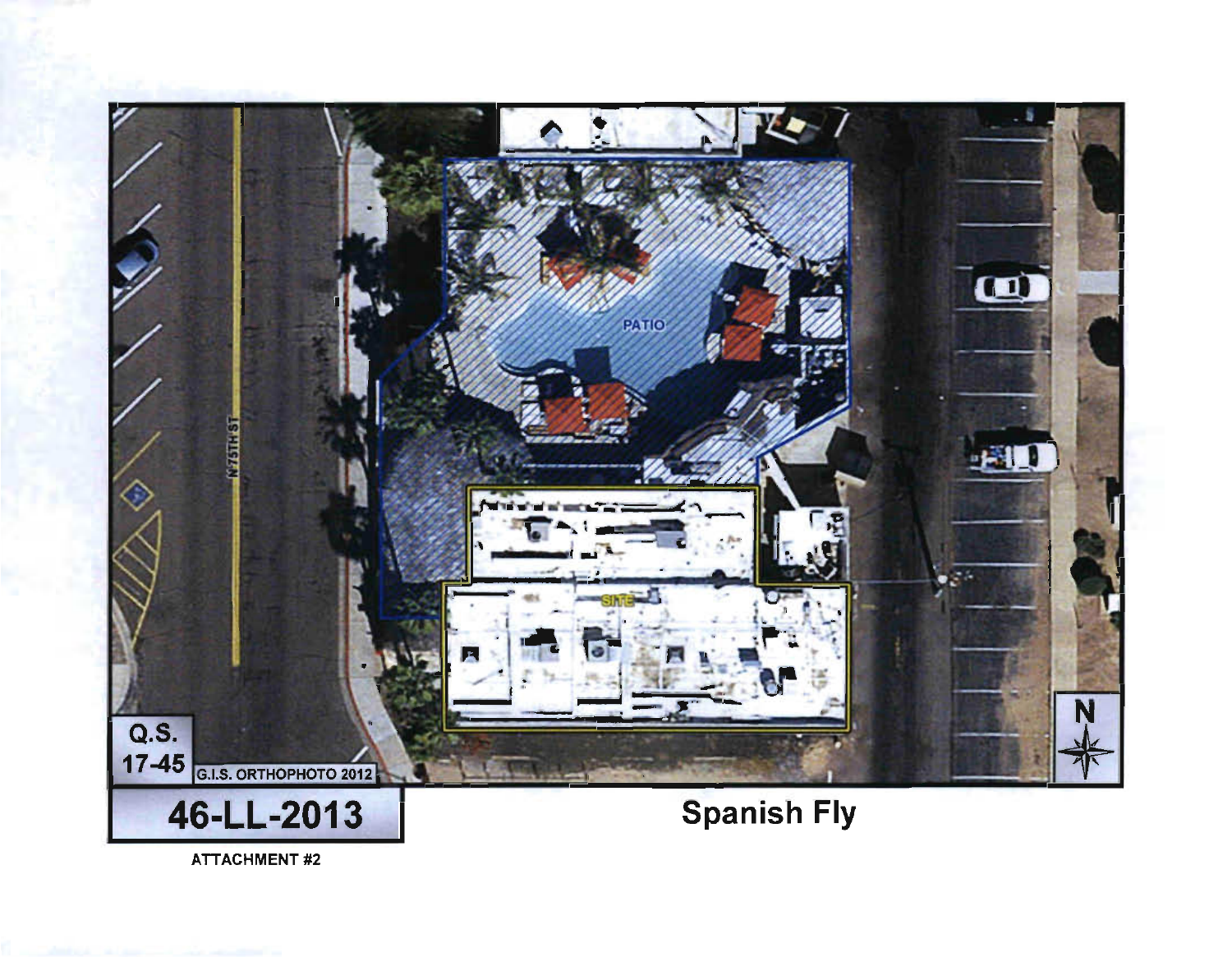|                                                                                                                                                                                    | Please complete all questions and return within 3 business days.                         |
|------------------------------------------------------------------------------------------------------------------------------------------------------------------------------------|------------------------------------------------------------------------------------------|
|                                                                                                                                                                                    |                                                                                          |
| Name of Business: Spanish Fly                                                                                                                                                      |                                                                                          |
| Business Address: 4341 N. 75th St. Scottsdale, Arizona 85251                                                                                                                       |                                                                                          |
| Type of Business (restaurant, bar, grocery, retail) Bar                                                                                                                            |                                                                                          |
| Total Gross Square Footage of Establishment: 9,600 sf                                                                                                                              |                                                                                          |
| Was there a previous business at this location?<br>If yes, list the previous business: Spanish Fly                                                                                 | ⊡Yes<br>$\Box$ No                                                                        |
| Was liquor sold at this location prior to this application? [2] Yes<br>If yes, what type of license? Series 06                                                                     | No                                                                                       |
| Is this business currently open?                                                                                                                                                   | ⊡ Yes<br>No<br>- 1                                                                       |
| If yes, is this business operating with an<br>Interim license?                                                                                                                     | $\Box$ Yes<br>No                                                                         |
| If no, what is the proposed opening date?                                                                                                                                          |                                                                                          |
| ☑ Yes<br>Does this business have an existing patio?<br>Does this business have a proposed patio?<br>$\Box$ Yes<br>How many parking spaces are allocated to your business? Multiple | Dimensions of patio 5,451 sf<br>No<br>1 L<br>No<br>Dimensions of patio<br>$\blacksquare$ |
| For Restaurants, Bars and Rastaurants/Bars:<br>Will the bar service area be in excess of 15% of the gross floor area?                                                              | No<br>Yes"<br>וענ                                                                        |
| Will the kitchen be less than 15% of the gross floor area?<br>Will age verification be required/requested for admittance at any time<br>during business operations?                | No<br>'Yes<br>No<br>Yes.                                                                 |
| is a cover charge required for admittance at any time during business operations?<br>Will less than 40% of gross revenues be derived from the sale of prepared food?               | Ir∐No<br>Yes"<br>N٥<br>Yes                                                               |
| *May require a Conditional Use Permit                                                                                                                                              |                                                                                          |
| During what hours will the establishment provide full kitchen service? Open to 10 pm                                                                                               |                                                                                          |
| During what hours will the establishment offer liquor sales? 11-2am except Tues 11-10pm                                                                                            |                                                                                          |
|                                                                                                                                                                                    |                                                                                          |
| Gross square footage of kitchen: 350 sf                                                                                                                                            | (do not include refrigerators or areas used for storage of food or beverages)            |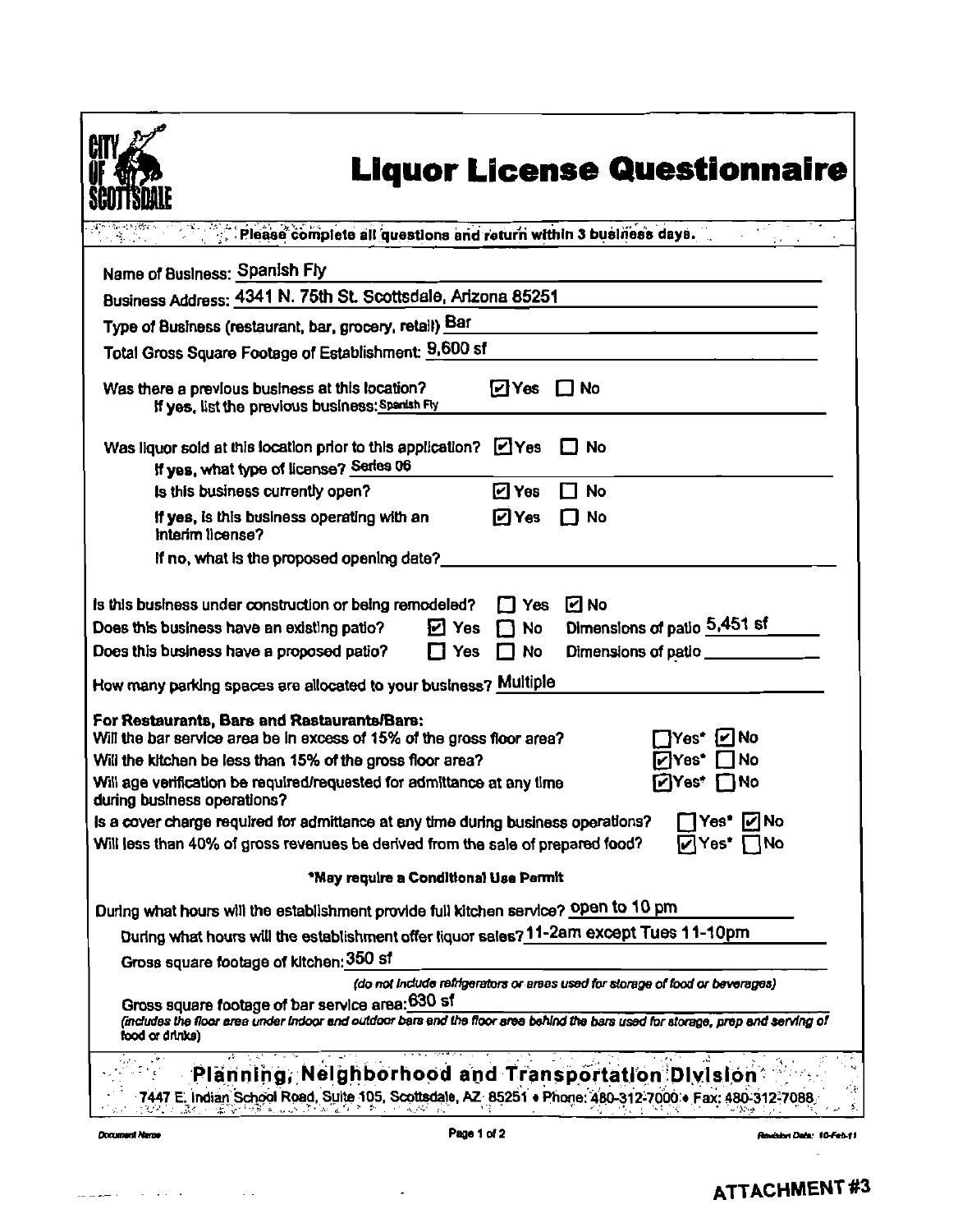

## **Liquor License Questionnaire**

 $^\circ$  . Please complete all questions and return within 3 business days.

#### Will this business feature any of the following:

Patron Dancing? Uve Bands? Amplified music? Adutt Entertainment? After hours?



| Karaoke?                  |
|---------------------------|
| DJ?                       |
| Games?                    |
| Four or more pool tables? |
|                           |

'May require a Conditional Use Permit

#### **Applicant Narrative:**

ARS 4-201-G: In all proceedings before the goveming body of a city or town, the Board of Supervisors of a County or the Board, the applicant bears the burden of showing that the public convenience requires and that the best interest of the community will be substantially served by the Issuance of this license.

- 1. I have the capability, qualifications and reliability to hold a liquor license because: All of our employees are trained In responsible liquor service and go through regular audits to ensure they comply.
- 2. The public convenience requires and the best interest of the community will be substantially served by the Issuance of the liquor license because:

This is an existing business, it is simply a change in ownership.

3. Please describe your business:

it will be a bar and restaurant suitable for day and night time.

The City's forwarding of a recommendation to the AZ Department of Liquor Licenses and Control does not waive and is not a substitute for the Licensee's obligation to comply with all state, local and federal taws, policies and regulations applicable to the license. The Recommendation is not a permit or regulatory approval to hold any events or construct or demolish any Improvements. Zoning processes, building permit processes, and similar regulatory requirements may apply to Licensee's contamplated Improvements and are completely separate from the Recommendation. Licensee shall be responsible to, separate and apart from this Recommendation, directly obtain all necessary permits and approvals from any and all governmental or other entities including the City's having standing or jurisdiction over the subject areas.<br>For more information regarding zoning processes, building permit processes, and similar regulator approvals ptease call 480-312-2611.

Print Name:  $M$ *jr and a Bustannelle* Signature:  $M$ hand  $B$ <sup>14</sup>  $\rightarrow$  Date:06/21/13

Planning, Neighborhood and Transportation Division 7447 E: Indian School Road; Suite 105, Scottsdale, AZ 85251 • Phone: 480-312-7000 • Fax: 480-312-7088

Ravision Dato: 10-Feb-11

Submit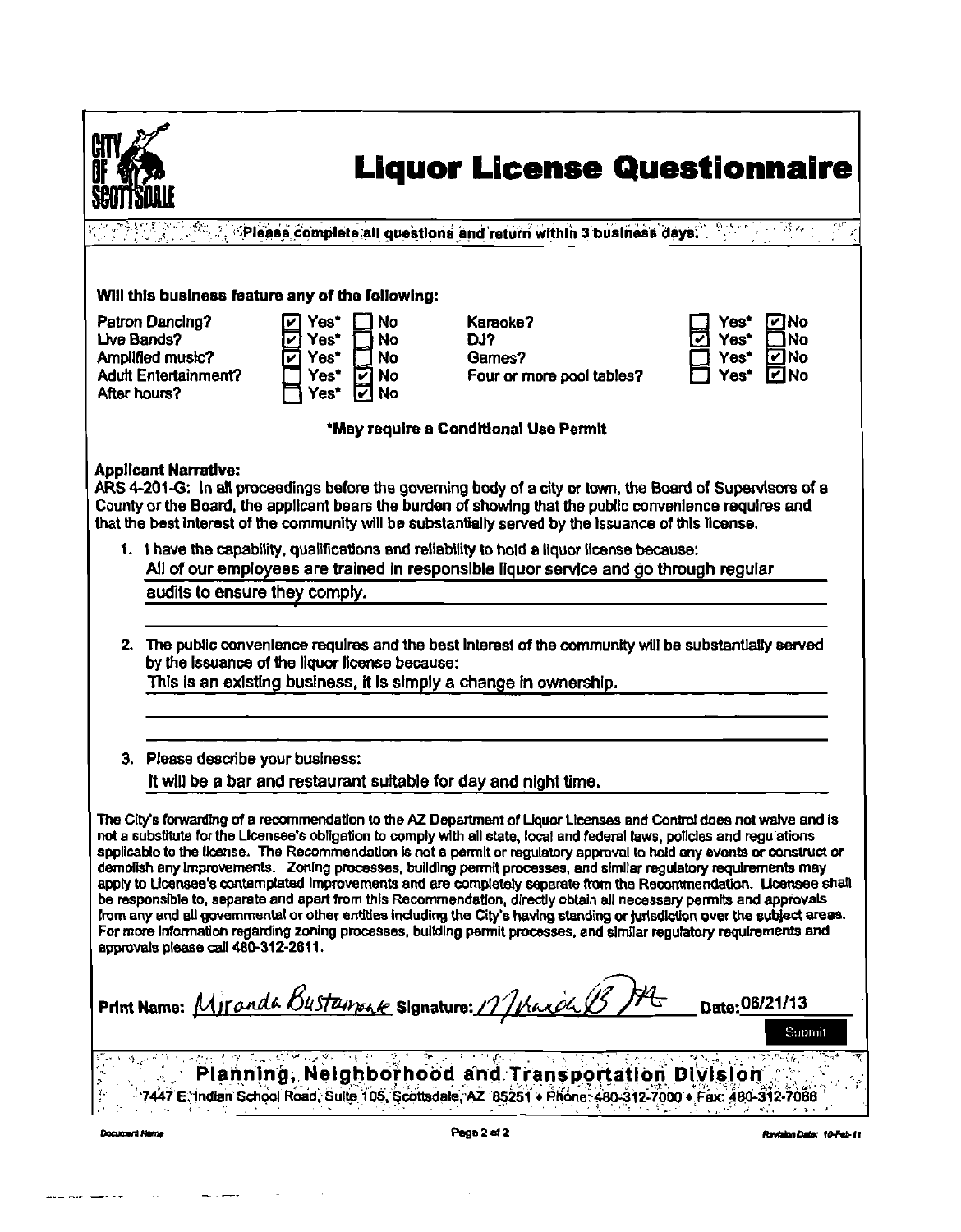$\overline{N}$ 

 $\mathbf{A}$ 

## Arizona Department of Liquor Licenses and Control 800 West Washington, 5th Floor

Phoenix, Arizona 85007 www.azliquor.gov

/ 602-542-5141

## APPLICATION FOR LIQUOR LICENSE

|                                                                                                                                                                                          |                            | TYPE OR PRINT WITH BLACK INK                                                     |                                     |                                                                                               |                   |
|------------------------------------------------------------------------------------------------------------------------------------------------------------------------------------------|----------------------------|----------------------------------------------------------------------------------|-------------------------------------|-----------------------------------------------------------------------------------------------|-------------------|
| Notice: Effective Nov. 1, 1997, All Owners, Agents, Partners, Stockholders, Officers, or Managers actively involved in the day to day operations of                                      |                            |                                                                                  |                                     |                                                                                               |                   |
| the business must attend a Department approved liquor law training course or provide proof of attendance within the last five years. See page 5 of<br>the Liquor Licensing requirements. |                            |                                                                                  |                                     |                                                                                               |                   |
| <b>SECTION 1</b> This application is for a:                                                                                                                                              |                            |                                                                                  |                                     |                                                                                               |                   |
| $\square$ MORE THAN ONE LICENSE                                                                                                                                                          |                            |                                                                                  | <b>SECTION 2</b> Type of ownership: |                                                                                               |                   |
| ⊠ INTERIM PERMIT Complete Section 5                                                                                                                                                      |                            |                                                                                  |                                     | U.T.W.R.O.S. Complete Section 6                                                               |                   |
| $\square$ NEW LICENSE Complete Sections 2, 3, 4, 13, 14, 15, 16                                                                                                                          |                            |                                                                                  |                                     | □ INDIVIDUAL Complete Section 6                                                               |                   |
| ⊠ PERSON TRANSFER (Bars & Liquor Stores ONLY)                                                                                                                                            |                            |                                                                                  |                                     | □ PARTNERSHIP Complete Section 6                                                              |                   |
| Complete Sections 2, 3, 4, 11, 13, 15, 16<br><b>ILOCATION TRANSFER (Bars and Liquor Stores ONLY)</b>                                                                                     |                            |                                                                                  |                                     | <b>EI CORPORATION Complete Section 7</b><br><b>X LIMITED LIABILITY CO. Complete Section 7</b> |                   |
| Complete Sections 2, 3, 4, 12, 13, 15, 16                                                                                                                                                |                            |                                                                                  |                                     | CLUB Complete Section 8                                                                       |                   |
| <b>I PROBATE/WILL ASSIGNMENT/DIVORCE DECREE</b>                                                                                                                                          |                            |                                                                                  |                                     | □ GOVERNMENT Complete Section 10                                                              |                   |
| Complete Sections 2, 3, 4, 9, 13, 16 (fee not required)                                                                                                                                  |                            |                                                                                  |                                     | TRUST Complete Section 6                                                                      |                   |
| C GOVERNMENT Complete Sections 2, 3, 4, 10, 13, 15, 16                                                                                                                                   |                            |                                                                                  |                                     | $\Box$ OTHER (Explain)                                                                        |                   |
| SECTION 3 Type of license and fees LICENSE #(s): 06070240                                                                                                                                |                            |                                                                                  |                                     |                                                                                               |                   |
| 1. Type of License(s): Serles 06                                                                                                                                                         |                            |                                                                                  |                                     |                                                                                               |                   |
|                                                                                                                                                                                          |                            |                                                                                  |                                     | Department Use Only<br>888.8                                                                  |                   |
|                                                                                                                                                                                          |                            | 2. Total fees attached:                                                          |                                     |                                                                                               |                   |
| APPLICATION FEE AND INTERIM PERMIT FEES (IF APPLICABLE) ARE NOT REFUNDABLE.                                                                                                              |                            |                                                                                  |                                     |                                                                                               |                   |
|                                                                                                                                                                                          |                            | The fees allowed under A.R.S. 44-6852 will be charged for all dishonored checks. |                                     |                                                                                               |                   |
| <b>SECTION 4</b> Applicant                                                                                                                                                               |                            |                                                                                  |                                     |                                                                                               | P1002484          |
| ⊠м.                                                                                                                                                                                      |                            |                                                                                  |                                     |                                                                                               |                   |
| 1. Owner/Agent's Name: 1 Ms.                                                                                                                                                             |                            | <b>Nations</b>                                                                   |                                     | Randy                                                                                         | D.                |
| (Insert one name ONLY to appear on license)                                                                                                                                              |                            | Last                                                                             | First                               |                                                                                               | Middle            |
| 2. Corp./Partnership/L.L.C.                                                                                                                                                              | Scottsdale Boondocks LLC   | (Exactly as it appears on Articles of Inc. or Articles of Org.)                  |                                     |                                                                                               | <b>BIOSO395</b>   |
|                                                                                                                                                                                          |                            |                                                                                  |                                     |                                                                                               |                   |
| 3. Business Name:                                                                                                                                                                        | Spanish Fly                |                                                                                  |                                     |                                                                                               |                   |
|                                                                                                                                                                                          |                            | (Exactly as it appears on the exterior of premises)                              |                                     |                                                                                               | 81011053          |
| 4. Principal Street Location _                                                                                                                                                           | 4341 N. 75th St.           |                                                                                  | Scottsdale                          | Maricopa                                                                                      | 85251             |
|                                                                                                                                                                                          | (Do not use PO Box Number) |                                                                                  | City                                | County                                                                                        | Zip               |
| 5. Business Phone: 480-949-8454 Daytime Phone: 480-730-2675                                                                                                                              |                            |                                                                                  |                                     | Email: miranda@azllc.com                                                                      |                   |
| 6. Is the business located within the incorporated limits of the above city or town? $\boxtimes$ YES $\Box$ NO                                                                           |                            |                                                                                  |                                     |                                                                                               |                   |
| 7. Mailing Address:_                                                                                                                                                                     | PO Box 2502                | Chandler                                                                         | Arizona                             | 85244                                                                                         |                   |
|                                                                                                                                                                                          | City                       | State                                                                            |                                     | Zip                                                                                           |                   |
| 8. Price paid for license only bar, beer and wine, or liquor store: Type                                                                                                                 |                            |                                                                                  | \$                                  | Type                                                                                          | \$                |
|                                                                                                                                                                                          |                            | DEPARTMENT USE ONLY                                                              |                                     |                                                                                               |                   |
| Fees: $9100^\circ$                                                                                                                                                                       | 4100.08                    |                                                                                  | <b>A</b> 88.80                      |                                                                                               |                   |
| Application                                                                                                                                                                              | Interim Permit             | Site Inspection                                                                  | <b>Finger Prints</b>                |                                                                                               | TOTAL OF ALL FEES |
| Is Arizona Statement of Citizenship & Alien Status For State Benefits complete? JAYES [ ] NO                                                                                             |                            |                                                                                  |                                     |                                                                                               |                   |

Accepted by:

17/2013 \*Disabled individuals requiring special accommodation, please call (602) 542-9027.

Lic. # $\overline{\phantom{a}}$ 

06070240

Date:  $0|3|2$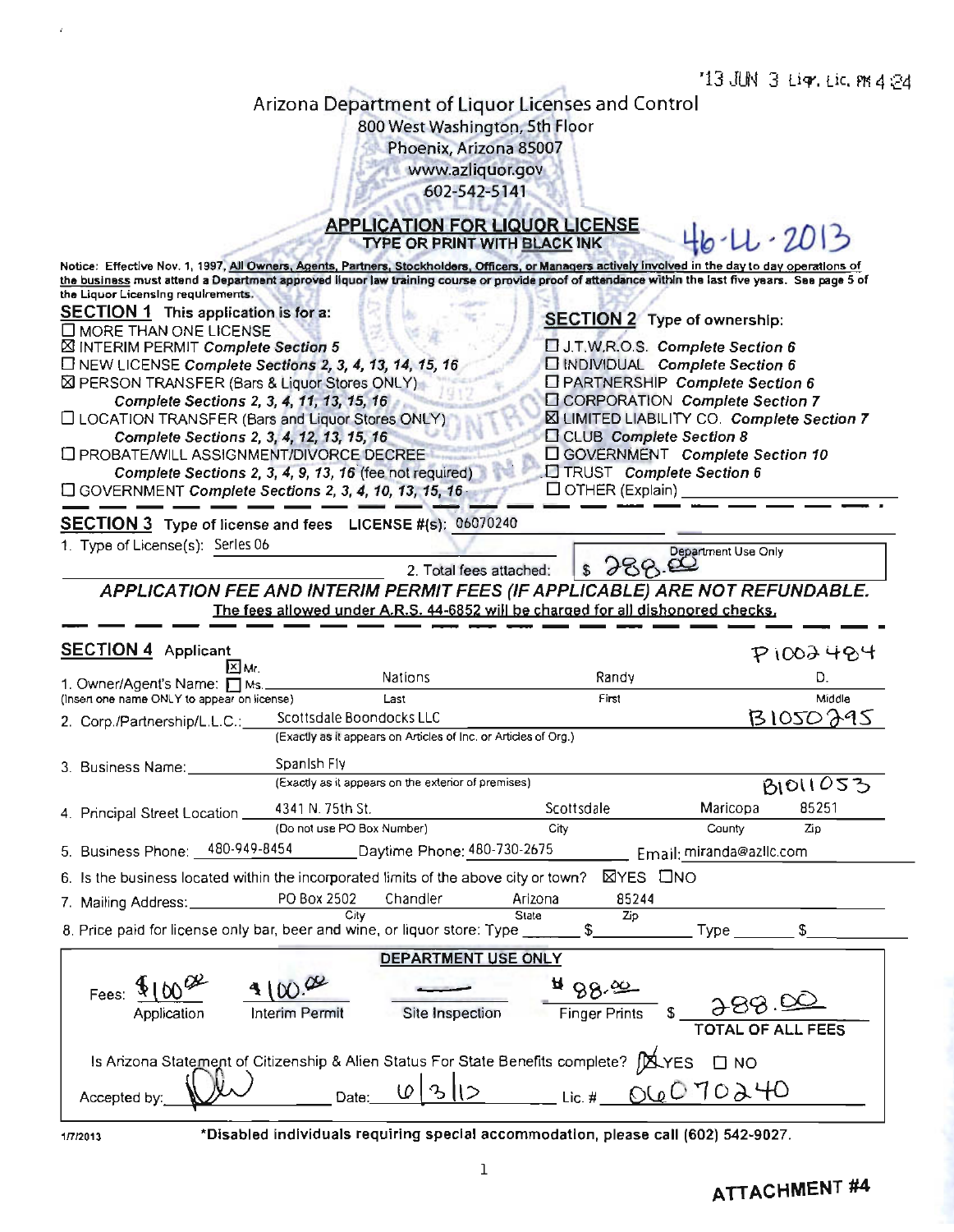#### **SECTION 5** Interim Permit:

| 1. If you intend to operate business when your application is pending you will need an Intenm Permit pursuant to A.R.S.<br>4-203.01. | ω                                                                             |
|--------------------------------------------------------------------------------------------------------------------------------------|-------------------------------------------------------------------------------|
| 2. There MUST be a valid license of the same type you are applying for currently issued to the location.                             | 륯                                                                             |
| 3. Enter the license number currently at the location, 06070240                                                                      | دیا                                                                           |
| 4. Is the license currently in use? $\boxtimes$ YES $\Box$ NO                                                                        | 들<br>If no, how long has it been out of use?                                  |
| ATTACH THE LICENSE CURRENTLY ISSUED AT THE LOCATION TO THIS APPLICATION.                                                             | <u>يٰ</u><br>د                                                                |
| Randy D. Nations<br>(Print full name)                                                                                                | m4 신간<br>_, declare that I am the CURRENT OWNER, AGENT, CLUB MEMBER, PARTNER, |
| MEMBER, STOCKHOLDER, OR LICENSEE (circle the title which applies) of the stated license and location.                                |                                                                               |
|                                                                                                                                      | State of <i>Avizone</i> county of <i>11 alicops</i>                           |
| (Signature)                                                                                                                          | The foregoing instrument was acknowledged before me this                      |
| My commission expires on:<br>WANDA BIISTAMAN<br>Notary Public - Arizona<br><b>Lenuary 9, 2016</b>                                    | J0/3<br>day of $\geq$<br>Month<br>Day<br>Year<br>(Cionoture of NOTADV DHRLIC) |

(Signature of NOTARY PUBLIC)

#### **SECTION 6** Individual or Partnership Owners:

EACH PERSON LISTED MUST SUBMIT A COMPLETED QUESTIONNAIRE (FORM LIC0101), AN "APPLICANT" TYPE FINGERPRINT CARD, AND \$22 PROCESSING FEE FOR EACH CARD.

<u> January 9, 2016</u>

#### 1. Individual:

| <b>Las</b> | First | Middle<br>____<br>. | ി <b>med</b> | <b>Aross</b><br>ರಾ<br>$14.6 -$ | Сħ<br>Zio<br>____<br>______                          |
|------------|-------|---------------------|--------------|--------------------------------|------------------------------------------------------|
|            |       |                     |              |                                |                                                      |
|            |       |                     |              |                                |                                                      |
|            | __    |                     | --<br>--     | _____<br>___<br>_              | $\overline{\phantom{a}}$<br>$\overline{\phantom{a}}$ |

Partnership Name: (Only the first partner listed will appear on license)

| General-Limited                                    | Last | First<br>$\cdots$ | Middle | % Owned<br>$-$ | Mailing Address | City State Zip<br>--<br>--<br>. .     |
|----------------------------------------------------|------|-------------------|--------|----------------|-----------------|---------------------------------------|
| $\Box$<br>$\Box$                                   |      |                   |        |                |                 |                                       |
|                                                    |      |                   |        |                |                 |                                       |
|                                                    |      |                   |        |                |                 |                                       |
| المستردع والمستنصف والمتواصل والمتعادلة المتواصلات |      |                   |        |                | _____           |                                       |
|                                                    |      |                   |        |                | R               | Е<br>S<br>s<br>C.<br>E<br>N<br>Е<br>Α |

2. Is any person, other than the above, going to share in the profits/losses of the business?  $\Box$  YES  $\Box$  NO If Yes, give name, current address and telephone number of the person(s). Use additional sheets if necessary.

| Last | First | Middle | Mailing Address | City, State, Zip | Telephone# |
|------|-------|--------|-----------------|------------------|------------|
|      |       |        |                 |                  |            |
|      |       |        |                 |                  |            |
|      |       |        |                 |                  |            |
|      |       |        |                 |                  |            |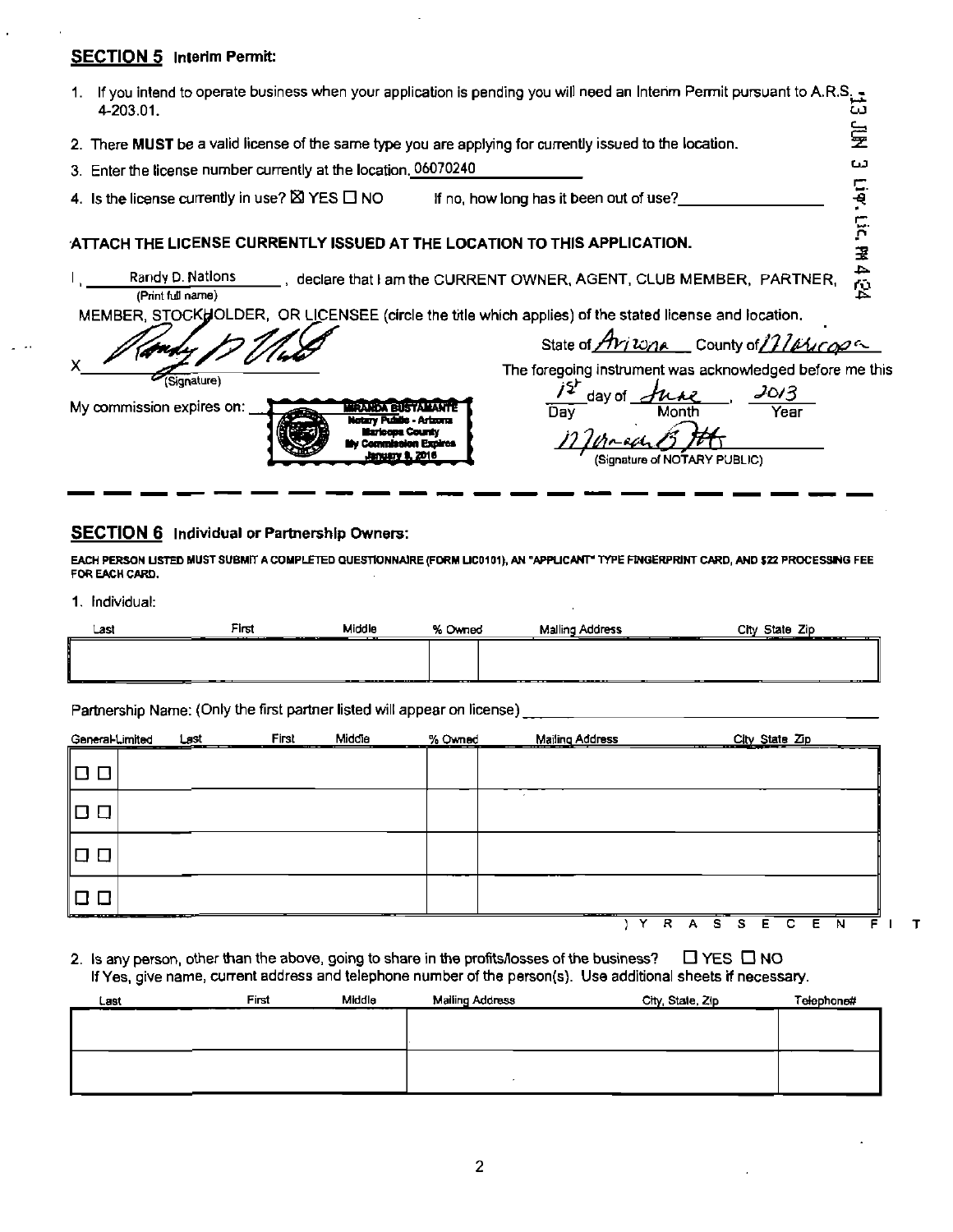## STATE OF ARIZONA

## DEPARTMENT OF LIQUOR LICENSES **LONTROI** ALCOHOLIC BEVIRAGIL LIGENSE

## **License 06070240**

POST THESLICENSE IN ACONSPIC

## Issue Date: 3/16/2009

Issued To: **Bar Bar Islam Bar Islam Bar Bar Bar** DRIFT-PACIFIC ISLAND FUSION LOUNGE & RESTAURANT LLC, Owner

Location: SPANISH FLY 4341 N75TH ST SCOTTSDALE, AZ 85251 Expiration Date: 1/31/2014

Mailing Address:

RANDY D NATIONS DRIFT-PACIFIC ISLAND FUSION LOUNGE & REST. SPANISH FLY P O BOX 2502 CHANDLER, AZ 85244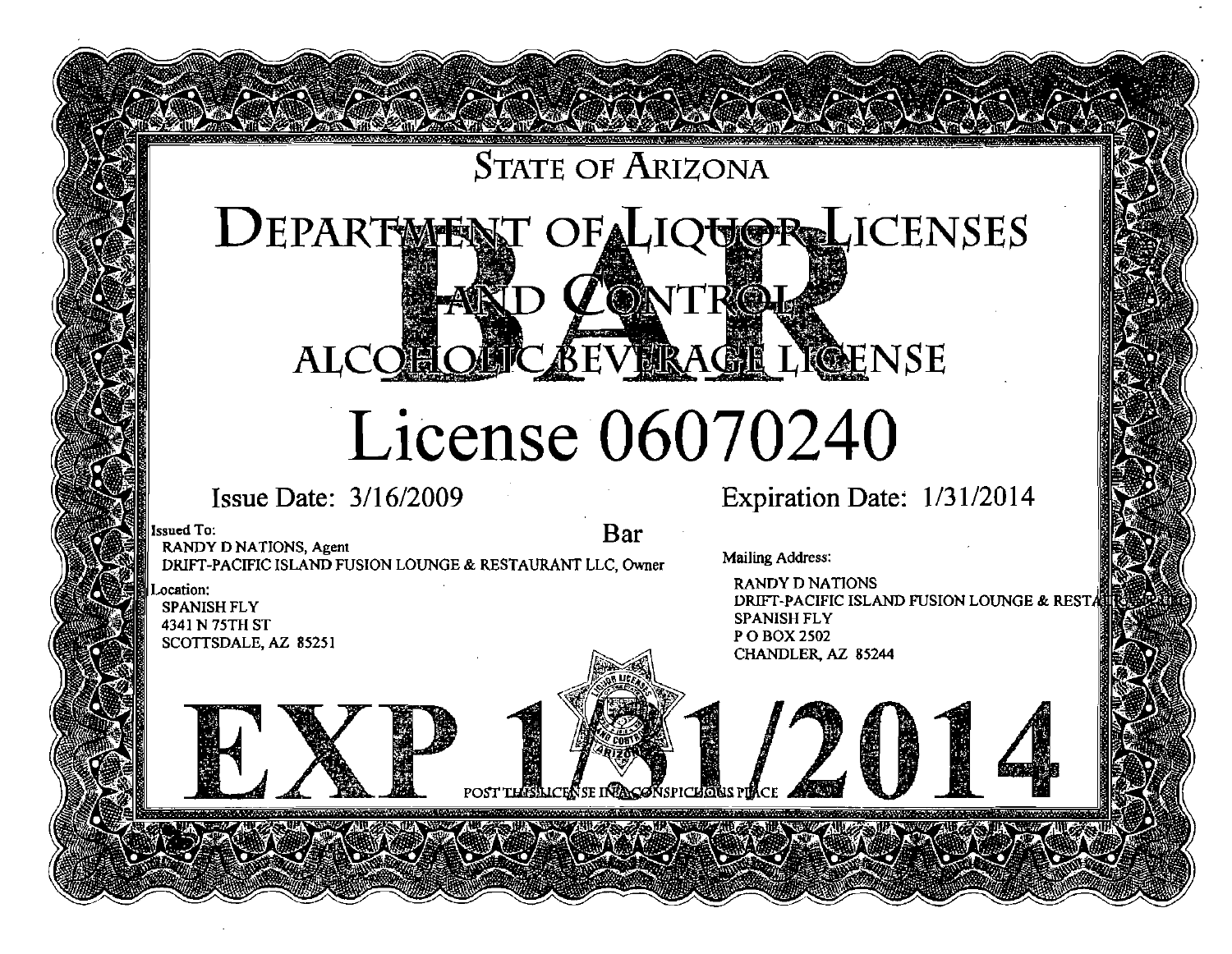| <b>SECTION 7 Corporation/Limited Liability Co.:</b><br>EACH PERSON LISTED MUST SUBMIT A COMPLETED QUESTIONNAIRE (FORM LIC0101), AN "APPLICANT" TYPE FINGERPRINT CARD, AND \$22 PROCESSING<br>FEE FOR EACH CARD. |                                                                                         |           |  |  |  |
|-----------------------------------------------------------------------------------------------------------------------------------------------------------------------------------------------------------------|-----------------------------------------------------------------------------------------|-----------|--|--|--|
|                                                                                                                                                                                                                 | $\Box$ CORPORATION<br>Complete questions 1, 2, 3, 5, 6, 7, and 8.                       | 写         |  |  |  |
|                                                                                                                                                                                                                 | $\Sigma$ L.L.C. Complete 1, 2, 4, 5, 6, 7, and 8.                                       | ω         |  |  |  |
|                                                                                                                                                                                                                 | 1. Name of Corporation/L.L.C.: Scottsdale Boondocks LLC                                 | <u>Е.</u> |  |  |  |
|                                                                                                                                                                                                                 | (Exactly as It appears on Articles of Incorporation or Articles of Organization)        |           |  |  |  |
|                                                                                                                                                                                                                 | State where Incorporated/Organized: Arlzona<br>2. Date Incorporated/Organized: 03/12/13 |           |  |  |  |
|                                                                                                                                                                                                                 | 3. AZ Corporation Commission File No.:<br>Date authorized to do business in AZ:         | 뫂         |  |  |  |
|                                                                                                                                                                                                                 | 4. AZ L.L.C. File No: L-1830903-1<br>Date authorized to do business in AZ: 03/15/13     |           |  |  |  |

5. Is Corp./L.L.C. Non-profit?  $\Box$  YES  $\boxtimes$ NO

6. List all directors, officers and members in Corporation/LL.C.

| Last          | First | Middle | <b>Thie</b> | <b>Malling Address</b><br>__<br>---  | City State Zip |
|---------------|-------|--------|-------------|--------------------------------------|----------------|
| Off Piste LLC |       |        | Manager     | 6816 E. 6th St. Scottsdale, AZ 85251 |                |
|               |       |        |             |                                      |                |
|               |       |        |             |                                      |                |
|               |       |        |             |                                      |                |

#### (ATTACH ADDITIONAL SHEET IF NECESSARY)

#### 7. List stockholders who are controlling persons or who own 10% or more:

| Last          | First                     | Middle | % Owned | Mailing Address                      | City State Zip |
|---------------|---------------------------|--------|---------|--------------------------------------|----------------|
| Off Piste LLC |                           |        | 90%     | 6816 E. 6th St. Scottsdale, AZ 85251 |                |
|               | Sienamont Innovations LLC |        | 10%     | 202 Circulo Silva Rio Rico, AZ 85648 |                |
|               |                           |        |         |                                      |                |
|               |                           |        |         |                                      |                |

(ATTACH ADDITIONAL SHEET IF NECESSARY)

8. If the corporation/L.L.C. is owned by another entity, attach a percentage of ownership chart, and a director/officer/member disclosure for the parent entity. Attach additional sheets as needed in order to disclose personal identities of all owners.

#### SECTION 8 Club Applicants:

EACH PERSON LISTED MUST SUBMIT A COMPLETED QUESTIONNAIRE (FORM LIC0101), AN "APPLICANT" TYPE FINGERPRINT CARD, AND \$22 PROCESSING FEE FOR EACH CARD. FOR CARD.

1. Name of Club:

(Exactly as It appears on Club Charter or Bylaws)

Date Chartered:

(Attach a copy of Club Charter or Bylaws)

#### 2. Is club non-profit?  $\Box$  YES  $\Box$  NO

3. List officer and directors:

| Last         | First<br>-------- | Middle<br>_____________ | <b>Title</b> | Mailing Address | City State Zip |
|--------------|-------------------|-------------------------|--------------|-----------------|----------------|
|              |                   |                         |              |                 |                |
|              |                   |                         |              |                 |                |
|              |                   |                         |              |                 |                |
|              |                   |                         |              |                 |                |
|              |                   |                         |              |                 |                |
|              |                   |                         |              |                 |                |
|              |                   |                         |              |                 |                |
|              |                   |                         |              |                 |                |
| $\sim$<br>__ | ---               |                         | _____        |                 |                |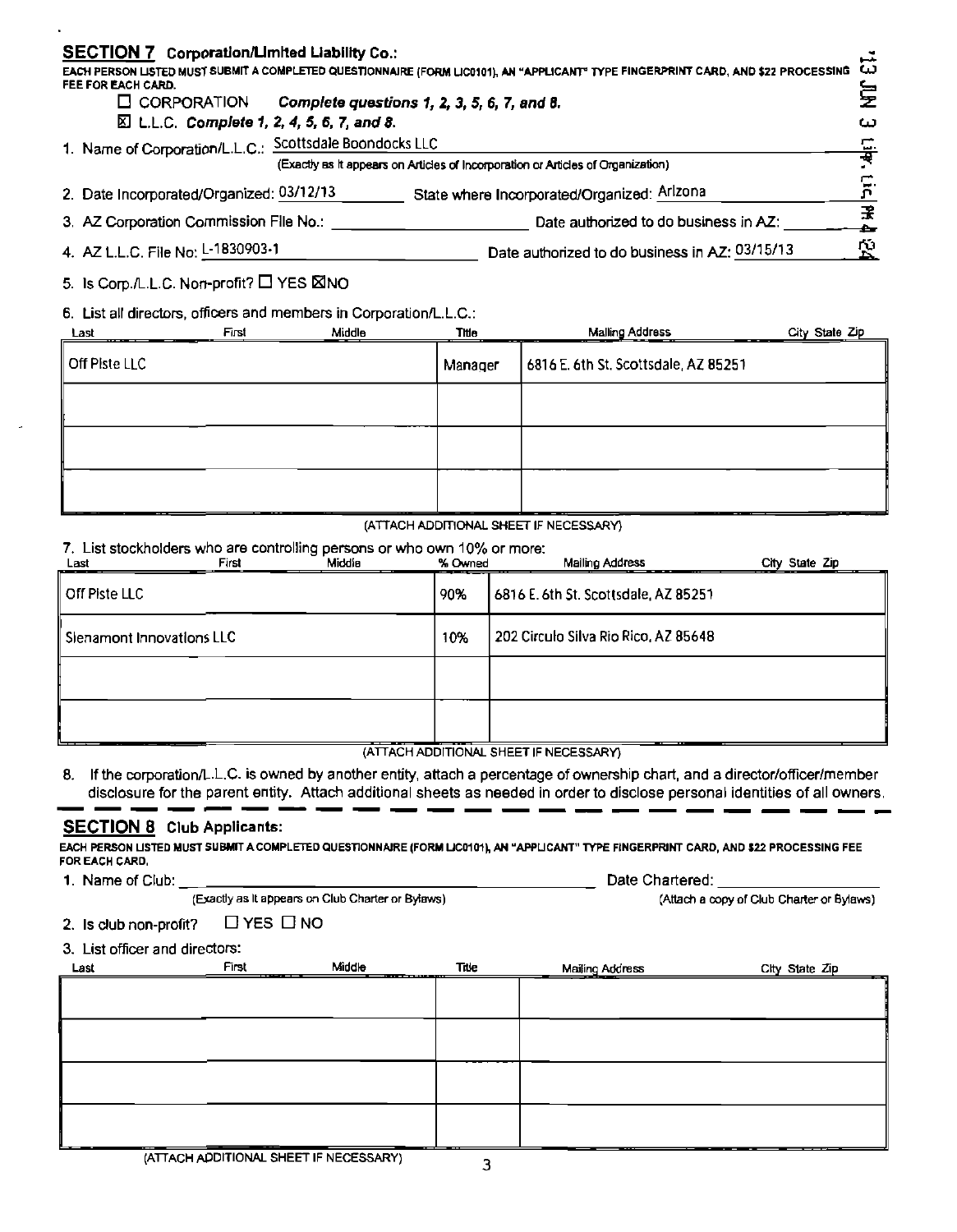

No one else owns 10% or more of the diluted stock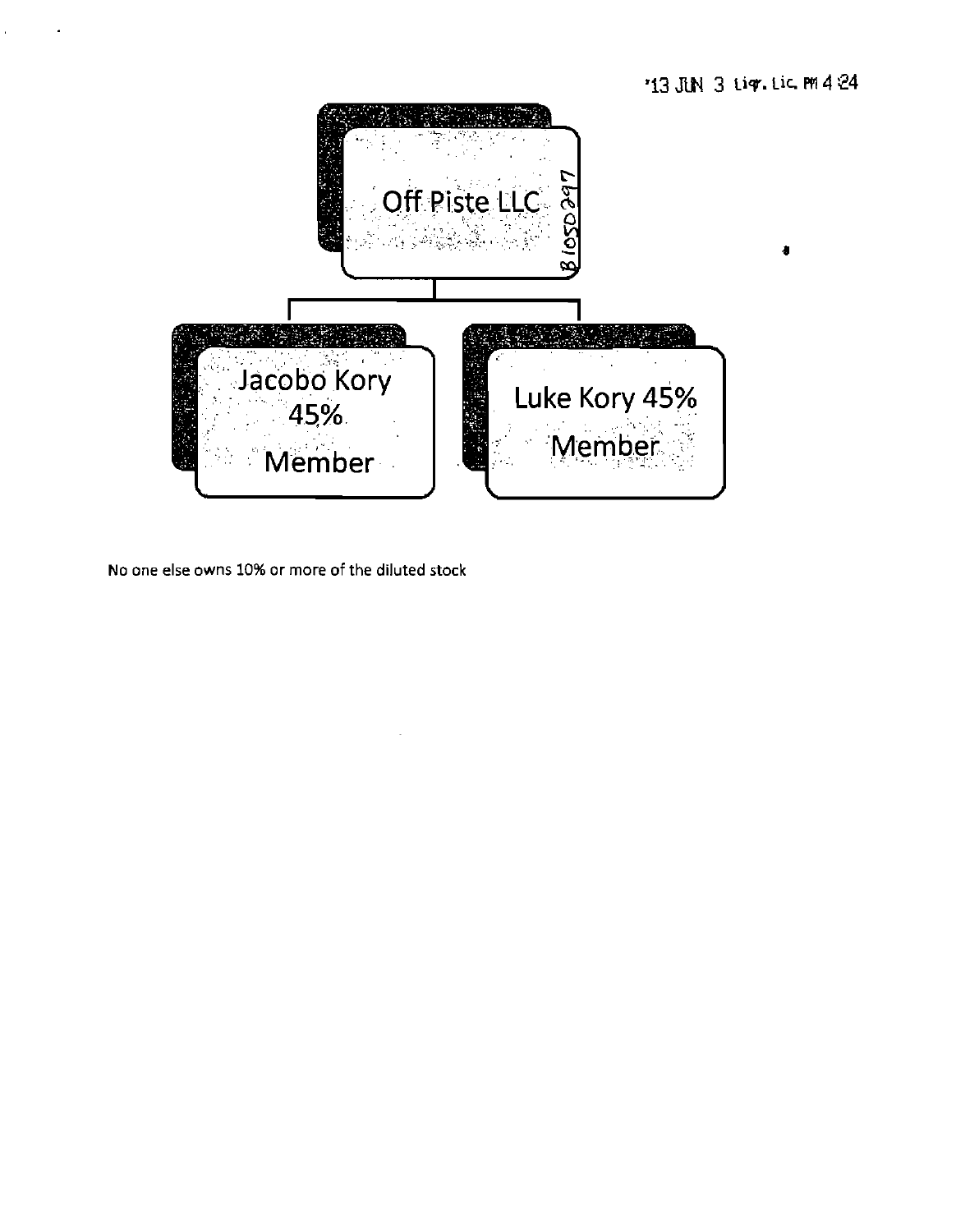*'13 JIW 3 Ur. Lie, PM 4 24* 

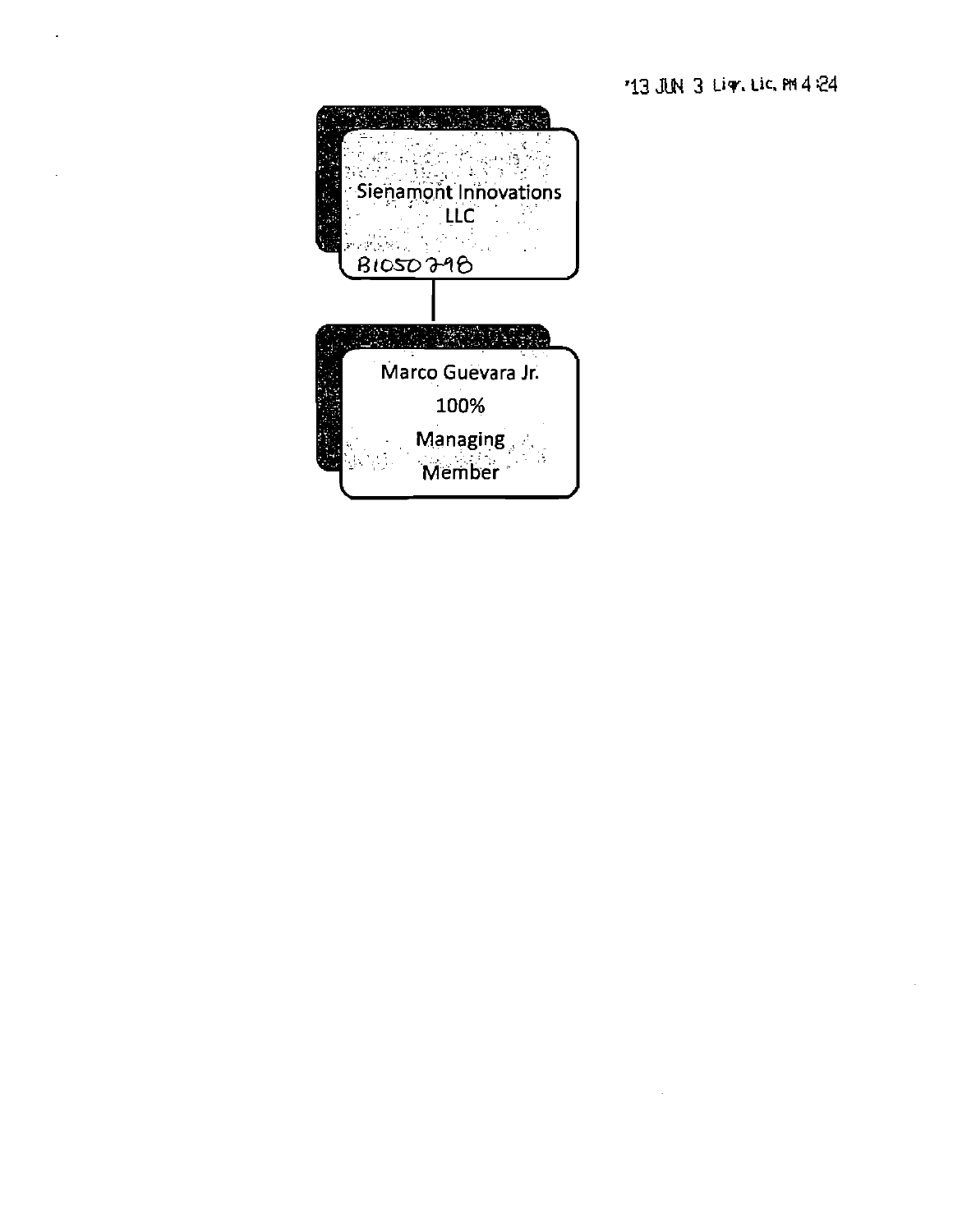## SECTION 9 Probate, Will Assignment or Divorce Decree of an existing Bar or Liquor Store License:

| 1. Current Licensee's Name:<br>(Exactly as it appears on license)                                       | Last                                                                                                                                                                                                                      | Frst  |            | <b>Middle</b>                   |                                                                               |
|---------------------------------------------------------------------------------------------------------|---------------------------------------------------------------------------------------------------------------------------------------------------------------------------------------------------------------------------|-------|------------|---------------------------------|-------------------------------------------------------------------------------|
| 2. Assignee's Name: ___                                                                                 | Last                                                                                                                                                                                                                      | First |            |                                 |                                                                               |
| 3. License Type:                                                                                        | License Number:                                                                                                                                                                                                           |       |            | Middle<br>Date of Last Renewal: | చ్                                                                            |
| 4. ATTACH TO THIS APPLICATION A CERTIFIED COPY OF THE WILL, PROBATE DISTRIBUTION INSTRUMENT, OR DIVORCE |                                                                                                                                                                                                                           |       |            |                                 | ş                                                                             |
|                                                                                                         | DECREE THAT SPECIFICALLY DISTRIBUTES THE LIQUOR LICENSE TO THE ASSIGNEE TO THIS APPLICATION.                                                                                                                              |       |            |                                 | ω                                                                             |
| <b>SECTION 10</b> Government: (for cities, towns, or counties only)                                     |                                                                                                                                                                                                                           |       |            |                                 | Liq. Lic.                                                                     |
| 1. Governmental Entity:                                                                                 |                                                                                                                                                                                                                           |       |            |                                 |                                                                               |
|                                                                                                         |                                                                                                                                                                                                                           |       |            |                                 | 王                                                                             |
| 2. Person/designee:                                                                                     | Last                                                                                                                                                                                                                      | First | Middle     |                                 | $\overline{\phantom{a}}$<br>Contact Phone Number                              |
|                                                                                                         | A SEPARATE LICENSE MUST BE OBTAINED FOR EACH PREMISES FROM WHICH SPIRITUOUS LIQUOR IS SERVED.                                                                                                                             |       |            |                                 | 오                                                                             |
|                                                                                                         |                                                                                                                                                                                                                           |       |            |                                 |                                                                               |
| SECTION 11 Person to Person Transfer:                                                                   |                                                                                                                                                                                                                           |       |            |                                 |                                                                               |
|                                                                                                         | Questions to be completed by CURRENT LICENSEE (Bars and Liquor Stores ONLY-Series 06,07, and 09).                                                                                                                         |       |            |                                 |                                                                               |
|                                                                                                         | Nations                                                                                                                                                                                                                   | Randy |            |                                 |                                                                               |
| 1. Current Licensee's Name:<br>(Exactly as it appears on license)                                       | Last                                                                                                                                                                                                                      | First | Middle     | $Entx =$                        | Agent<br>(indiv., Agent, etc.)                                                |
| 2. Corporation/L.L.C. Name:                                                                             | Drift-Pacific Island Fusion Lounge & Restaurant LLC                                                                                                                                                                       |       |            |                                 |                                                                               |
|                                                                                                         | (Exactly as it appears on license)                                                                                                                                                                                        |       |            |                                 |                                                                               |
| 3. Current Business Name:                                                                               | Spanish Fly                                                                                                                                                                                                               |       |            |                                 |                                                                               |
|                                                                                                         | (Exactly as it appears on license)                                                                                                                                                                                        |       |            |                                 |                                                                               |
|                                                                                                         | 4. Physical Street Location of Business: Street 4341 N. 75th St.                                                                                                                                                          |       |            |                                 |                                                                               |
|                                                                                                         | City, State, Zip Scottsdale, Arizona 85251                                                                                                                                                                                |       |            |                                 |                                                                               |
| 5. License Type: Series 06                                                                              | License Number, 06070240                                                                                                                                                                                                  |       |            |                                 |                                                                               |
|                                                                                                         | 6. If more than one license to be transfered: License Type: ____________________License Number:                                                                                                                           |       |            |                                 |                                                                               |
|                                                                                                         |                                                                                                                                                                                                                           |       |            |                                 |                                                                               |
| 7. Current Mailing Address:                                                                             | Street PO Box 2502                                                                                                                                                                                                        |       |            |                                 |                                                                               |
| (Other than business)                                                                                   | City, State, Zip_Chandler, Arizona 85244                                                                                                                                                                                  |       |            |                                 |                                                                               |
|                                                                                                         | 8. Have all creditors, lien holders, interest holders, etc. been notified of this transfer?                                                                                                                               |       |            | <b>X</b> YES <b>I</b> NO        |                                                                               |
|                                                                                                         |                                                                                                                                                                                                                           |       |            |                                 |                                                                               |
|                                                                                                         | 9. Does the applicant intend to operate the business while this application is pending? $\Sigma$ YES $\square$ NO If yes, complete Section<br>5 of this application, attach fee, and current license to this application. |       |            |                                 |                                                                               |
| \ና የራ<br>10.                                                                                            | ከՒላ                                                                                                                                                                                                                       |       |            |                                 | , hereby authorize the department to process this application to transfer the |
| (print hell name)                                                                                       |                                                                                                                                                                                                                           |       |            |                                 |                                                                               |
|                                                                                                         | privilege of the license to the applicant, provided that all terms and conditions of sale are met. Based on the fulfillment of these                                                                                      |       |            |                                 |                                                                               |
| arca                                                                                                    | conditions, certify, that the applicant now owns or will own the property rights of the license by the date of issue.<br>∕Dhra∖                                                                                           |       |            |                                 |                                                                               |
| (brint full name)                                                                                       |                                                                                                                                                                                                                           |       |            |                                 | declare that I am the CURRENT OWNER, AGENT, MEMBER, PARTNER                   |
| true, correct, and comphists                                                                            | STOCKHOLDER, or LICENSEE of the stated license. I have read the above Section 11 and confirm that all statements are                                                                                                      |       |            |                                 |                                                                               |
|                                                                                                         |                                                                                                                                                                                                                           |       |            |                                 |                                                                               |
|                                                                                                         | (Signature of CURRENT LICENSEE)                                                                                                                                                                                           |       | State of I | $A\sim$                         | County of<br>The foregoing instrument was advnowledged before me this         |
|                                                                                                         |                                                                                                                                                                                                                           |       |            |                                 |                                                                               |
| My commission expires on                                                                                |                                                                                                                                                                                                                           |       | Day        | Month                           | Year                                                                          |
|                                                                                                         |                                                                                                                                                                                                                           |       |            |                                 |                                                                               |
|                                                                                                         | MICHELLE PATTON                                                                                                                                                                                                           | 4     |            | (Signature of NOTARY PUBLIC)    |                                                                               |
|                                                                                                         | Notary Public - State of Arzona<br>MÁRICOPA COUNTY                                                                                                                                                                        |       |            |                                 |                                                                               |
|                                                                                                         | My Commission Expires<br>Andi 7, 2016                                                                                                                                                                                     |       |            |                                 |                                                                               |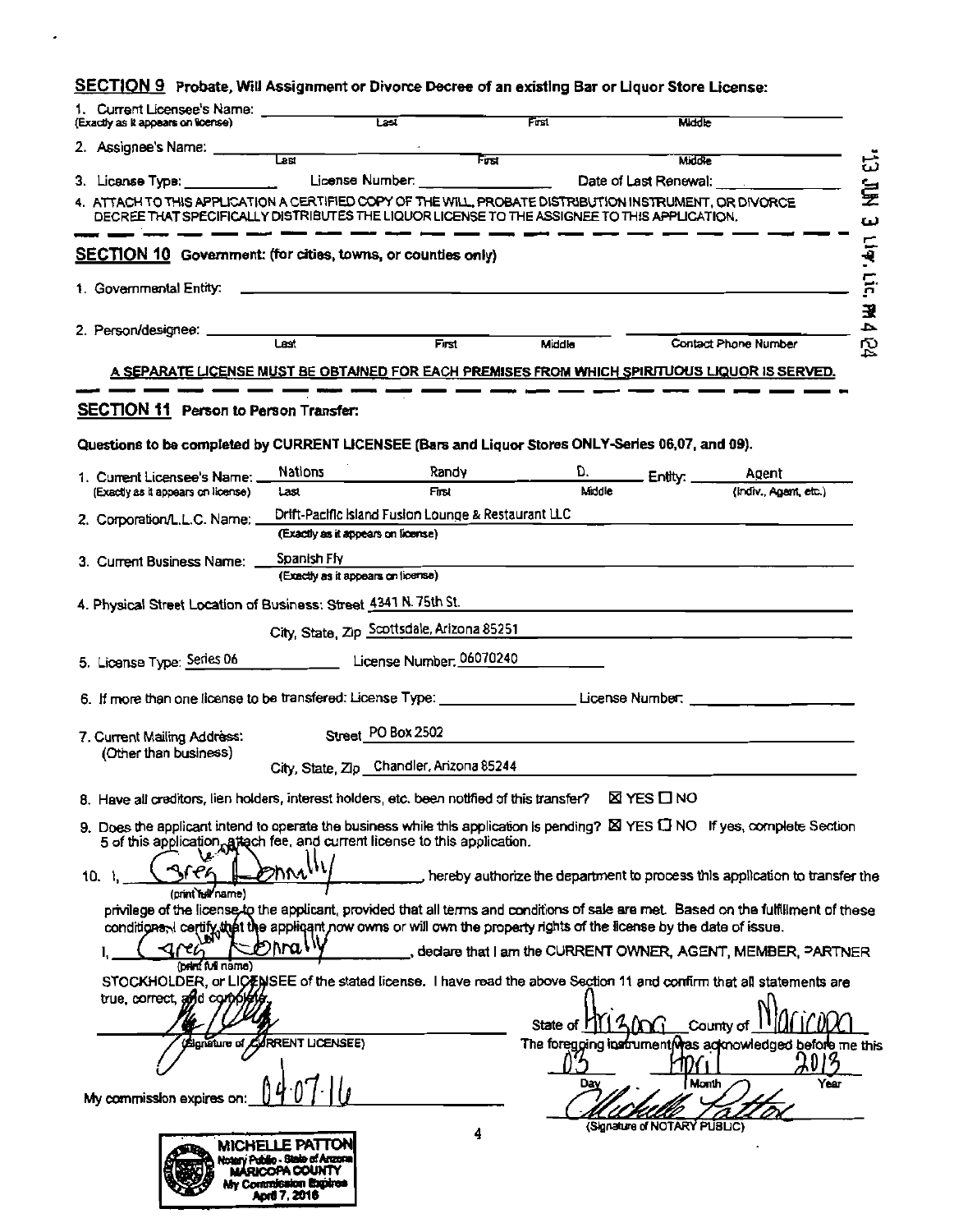#### **SECTION 12** Location to Location Transfer: (Bars and Liquor Stores ONLY) APPLICANTS CANNOT OPERATE UNDER A LOCATION TRANSFER UNTIL IT IS APPROVED BY THE STATE

| 1. Current Business:                                                                                             |                                       |             |              |                                                                                                                                                                                    |                                                                                                                                                                                                                                                                                                                                                                                                                                                                                                                                                                                                                                                                                             |     |
|------------------------------------------------------------------------------------------------------------------|---------------------------------------|-------------|--------------|------------------------------------------------------------------------------------------------------------------------------------------------------------------------------------|---------------------------------------------------------------------------------------------------------------------------------------------------------------------------------------------------------------------------------------------------------------------------------------------------------------------------------------------------------------------------------------------------------------------------------------------------------------------------------------------------------------------------------------------------------------------------------------------------------------------------------------------------------------------------------------------|-----|
|                                                                                                                  | (Exactly as it appears on license)    |             |              |                                                                                                                                                                                    |                                                                                                                                                                                                                                                                                                                                                                                                                                                                                                                                                                                                                                                                                             |     |
| 2. New Business:                                                                                                 |                                       |             |              |                                                                                                                                                                                    |                                                                                                                                                                                                                                                                                                                                                                                                                                                                                                                                                                                                                                                                                             |     |
| (Physical Street Location)                                                                                       |                                       |             |              |                                                                                                                                                                                    |                                                                                                                                                                                                                                                                                                                                                                                                                                                                                                                                                                                                                                                                                             | 钴   |
|                                                                                                                  |                                       |             |              |                                                                                                                                                                                    |                                                                                                                                                                                                                                                                                                                                                                                                                                                                                                                                                                                                                                                                                             | Ę   |
|                                                                                                                  |                                       |             |              |                                                                                                                                                                                    |                                                                                                                                                                                                                                                                                                                                                                                                                                                                                                                                                                                                                                                                                             | سا  |
| 4. If more than one license to be transferred: License Type: Lacencom License Number: 1986. [19] License Number: |                                       |             |              | Liqt Lic M                                                                                                                                                                         |                                                                                                                                                                                                                                                                                                                                                                                                                                                                                                                                                                                                                                                                                             |     |
|                                                                                                                  |                                       |             |              |                                                                                                                                                                                    |                                                                                                                                                                                                                                                                                                                                                                                                                                                                                                                                                                                                                                                                                             |     |
| The above paragraph DOES NOT apply to:                                                                           |                                       |             |              |                                                                                                                                                                                    | GECTION 13 Questions for all in-state applicants <u>excluding those applying for government. hotel/motel, and po</u><br>The discussion of the restaurant licenses (series 5, 11, and 12):<br>A.R.S. § 4-207 (A) and (B) state that no retailer's license shall be issued for any premises which are at the time the license application is received by<br>the director, within three hundred (300) horizontal feet of a church, within three hundred (300) horizontal feet of a public or private school building with<br>kindergarten programs or grades one (1) through (12) or within three hundred (300) horizonal feet of a fenced recreational area adjacent to such school building. |     |
|                                                                                                                  | a) Restaurant license (§ 4-205.02)    |             |              | c) Government license $(S_4 - 205.03)$                                                                                                                                             |                                                                                                                                                                                                                                                                                                                                                                                                                                                                                                                                                                                                                                                                                             |     |
|                                                                                                                  | b) Hotel/motel license $(§ 4-205.01)$ |             |              | d) Fenced playing area of a golf course (§ 4-207 (B)(5))                                                                                                                           |                                                                                                                                                                                                                                                                                                                                                                                                                                                                                                                                                                                                                                                                                             |     |
|                                                                                                                  | 2. Distance to nearest church: .5MI   |             |              | Address 3801 N. Miller Rd. Scottsdale, Arizona 85251<br>Name of church Our Lady of Perpetual Help Church<br>Address 7655 E. Main St. Scottsdale, Arizona 85251<br>City, State, Zip | City, State, Zip                                                                                                                                                                                                                                                                                                                                                                                                                                                                                                                                                                                                                                                                            |     |
| $3.1$ am the:                                                                                                    | $\Box$ Lessee                         | ⊠ Sublessee | $\Box$ Owner | $\Box$ Purchaser (of premises)                                                                                                                                                     |                                                                                                                                                                                                                                                                                                                                                                                                                                                                                                                                                                                                                                                                                             |     |
| 4. If the premises is leased give lessors: Name Mal & Flip LLC                                                   |                                       |             |              |                                                                                                                                                                                    |                                                                                                                                                                                                                                                                                                                                                                                                                                                                                                                                                                                                                                                                                             |     |
|                                                                                                                  |                                       |             |              | Address 8009 N. 66th St. Paradise Valley, Arizona 85254                                                                                                                            |                                                                                                                                                                                                                                                                                                                                                                                                                                                                                                                                                                                                                                                                                             |     |
|                                                                                                                  |                                       |             |              | City, State, Zip<br>4a. Monthly rental/lease rate $$^{11,400.00}$ What is the remaining length of the lease $^{10}$ yrs. 0                                                         |                                                                                                                                                                                                                                                                                                                                                                                                                                                                                                                                                                                                                                                                                             |     |
| 4b. What is the penalty if the lease is not fulfilled? \$                                                        |                                       |             |              | or other Still owe term                                                                                                                                                            | mos.                                                                                                                                                                                                                                                                                                                                                                                                                                                                                                                                                                                                                                                                                        |     |
|                                                                                                                  | Please list lenders you owe money to. |             |              | 5. What is the total <b>business</b> indebtedness for this license/location excluding the lease? \$ 220,000.00                                                                     | (give details - attach additional sheet if necessary)                                                                                                                                                                                                                                                                                                                                                                                                                                                                                                                                                                                                                                       |     |
| Last                                                                                                             | First                                 | Middle      | Amount Owed  | Mailing Address                                                                                                                                                                    | City State                                                                                                                                                                                                                                                                                                                                                                                                                                                                                                                                                                                                                                                                                  | Zip |
| Raymond Kory                                                                                                     |                                       |             | \$220,000.00 |                                                                                                                                                                                    | 2930 N. Country Club Dr. Nogales, Arizona 85621                                                                                                                                                                                                                                                                                                                                                                                                                                                                                                                                                                                                                                             |     |
|                                                                                                                  |                                       |             |              |                                                                                                                                                                                    |                                                                                                                                                                                                                                                                                                                                                                                                                                                                                                                                                                                                                                                                                             |     |
|                                                                                                                  |                                       |             |              |                                                                                                                                                                                    |                                                                                                                                                                                                                                                                                                                                                                                                                                                                                                                                                                                                                                                                                             |     |
|                                                                                                                  |                                       |             |              |                                                                                                                                                                                    |                                                                                                                                                                                                                                                                                                                                                                                                                                                                                                                                                                                                                                                                                             |     |
|                                                                                                                  |                                       |             |              |                                                                                                                                                                                    |                                                                                                                                                                                                                                                                                                                                                                                                                                                                                                                                                                                                                                                                                             |     |

(ATTACH ADDITIONAL SHEET IF NECESSARY)

6. What type of business will this license be used for (be specific)? Bar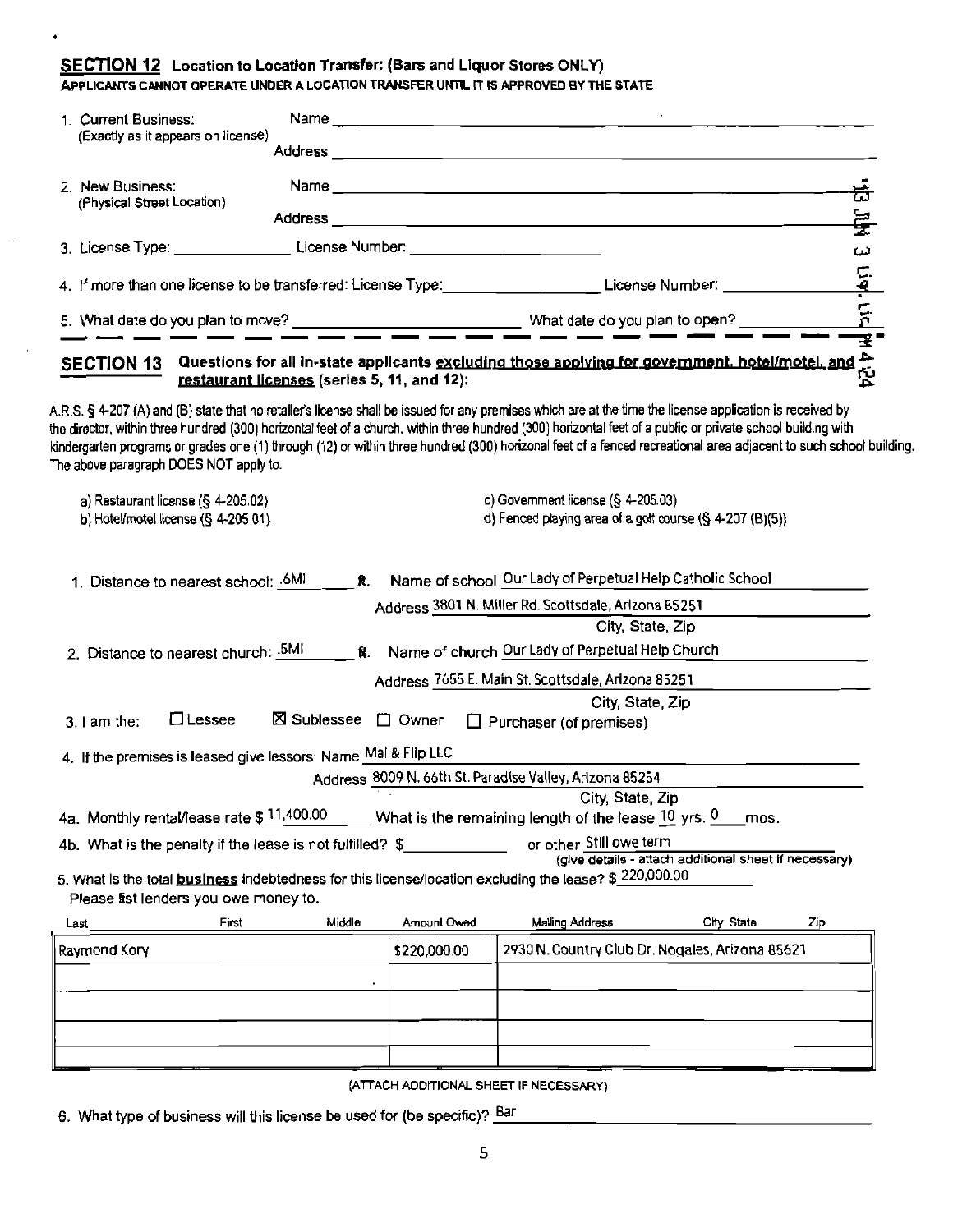## **SECTION 13 - continued**

| 7. Has a license or a transfer license for the premises on this application been denied by the state within the past one (1) year?<br>$\Box$ YES $\boxtimes$ NO if yes, attach explanation.                                                                                                                                                                                                                                                                                                                                                                                                                                                                                                                                                                                                                              |  |  |  |  |  |
|--------------------------------------------------------------------------------------------------------------------------------------------------------------------------------------------------------------------------------------------------------------------------------------------------------------------------------------------------------------------------------------------------------------------------------------------------------------------------------------------------------------------------------------------------------------------------------------------------------------------------------------------------------------------------------------------------------------------------------------------------------------------------------------------------------------------------|--|--|--|--|--|
| 8. Does any spirituous liquor manufacturer, wholesaler, or employee have any interest in your business? □ YES ⊠ NO                                                                                                                                                                                                                                                                                                                                                                                                                                                                                                                                                                                                                                                                                                       |  |  |  |  |  |
| 9. Is the premises currently licensed with a liquor license? <b>EX YES</b> DNO If yes, give license number and licensee's natrest                                                                                                                                                                                                                                                                                                                                                                                                                                                                                                                                                                                                                                                                                        |  |  |  |  |  |
| 亭                                                                                                                                                                                                                                                                                                                                                                                                                                                                                                                                                                                                                                                                                                                                                                                                                        |  |  |  |  |  |
| License # 06070240<br>exactly as it appears on license) Name Randy D. Nations                                                                                                                                                                                                                                                                                                                                                                                                                                                                                                                                                                                                                                                                                                                                            |  |  |  |  |  |
| ω                                                                                                                                                                                                                                                                                                                                                                                                                                                                                                                                                                                                                                                                                                                                                                                                                        |  |  |  |  |  |
| SECTION 14 Restaurant or hotel/motel license applicants:                                                                                                                                                                                                                                                                                                                                                                                                                                                                                                                                                                                                                                                                                                                                                                 |  |  |  |  |  |
| Liq. Lic. PR 4<br>1. Is there an existing restaurant or hotel/motel liquor license at the proposed location? $\Box$ YES $\Box$ NO<br>If yes, give the name of licensee, Agent or a company name:                                                                                                                                                                                                                                                                                                                                                                                                                                                                                                                                                                                                                         |  |  |  |  |  |
| .and license #: _                                                                                                                                                                                                                                                                                                                                                                                                                                                                                                                                                                                                                                                                                                                                                                                                        |  |  |  |  |  |
| ήú<br>Middle<br>First<br>Last<br>2. If the answer to Question 1 is YES, you may qualify for an Interim Permit to operate while your application is pending; consult<br>A.R.S. § 4-203.01; and complete SECTION 5 of this application.                                                                                                                                                                                                                                                                                                                                                                                                                                                                                                                                                                                    |  |  |  |  |  |
| 3. All restaurant and hotel/motel applicants must complete a Restaurant Operation Plan (Form LIC0114) provided by the<br>Department of Liquor Licenses and Control.                                                                                                                                                                                                                                                                                                                                                                                                                                                                                                                                                                                                                                                      |  |  |  |  |  |
| 4. As stated in A.R.S. § 4-205.02.G.2, a restaurant is an establishment which derives at least 40 percent of its gross revenue<br>from the sale of food. Gross revenue is the revenue derived from all sales of food and spirituous liquor on the licensed<br>premises. By applying for this $\Box$ hotel/motel $\Box$ restaurant license, I certify that I understand that I must maintain a<br>minimum of 40 percent food sales based on these definitions and have included the Restaurant Hotel/Motel Records<br>Required for Audit (form LIC 1013) with this application.                                                                                                                                                                                                                                           |  |  |  |  |  |
| applicant's signature                                                                                                                                                                                                                                                                                                                                                                                                                                                                                                                                                                                                                                                                                                                                                                                                    |  |  |  |  |  |
| As stated in A.R.S § 4-205.02 (B), I understand it is my responsibility to contact the Department of Liquor Licenses and<br>Control to schedule an inspection when all tables and chairs are on site, kitchen equipment, and, if applicable, patio barriers<br>are in place on the licensed premises. With the exception of the patio barriers, these items are not required to be properly<br>installed for this inspection. Failure to schedule an inspection will delay issuance of the license. If you are not ready for your<br>inspection 90 days after filing your application, please request an extension in writing, specify why the extension is necessary,<br>and the new inspection date you are requesting. To schedule your site inspection visit www.azliquor.gov and click on the<br>"Information" tab. |  |  |  |  |  |
| applicants initials                                                                                                                                                                                                                                                                                                                                                                                                                                                                                                                                                                                                                                                                                                                                                                                                      |  |  |  |  |  |
| SECTION 15 Diagram of Premises: (Blueprints not accepted, diagram must be on this form)                                                                                                                                                                                                                                                                                                                                                                                                                                                                                                                                                                                                                                                                                                                                  |  |  |  |  |  |
| 1. Check ALL boxes that apply to your business:                                                                                                                                                                                                                                                                                                                                                                                                                                                                                                                                                                                                                                                                                                                                                                          |  |  |  |  |  |
| <b>区</b> Entrances/Exits<br>⊠<br>Liquor storage areas<br>Patio: ⊠ Contiguous                                                                                                                                                                                                                                                                                                                                                                                                                                                                                                                                                                                                                                                                                                                                             |  |  |  |  |  |
| $\Box$ Service windows<br>□<br>Drive-in windows<br>Non Contiguous                                                                                                                                                                                                                                                                                                                                                                                                                                                                                                                                                                                                                                                                                                                                                        |  |  |  |  |  |
| <b>X</b> NO<br>$\Box$ YES<br>2. Is your licensed premises currently closed due to construction, renovation, or redesign?<br>If yes, what is your estimated opening date?                                                                                                                                                                                                                                                                                                                                                                                                                                                                                                                                                                                                                                                 |  |  |  |  |  |
| month/day/year                                                                                                                                                                                                                                                                                                                                                                                                                                                                                                                                                                                                                                                                                                                                                                                                           |  |  |  |  |  |
| 3. Restaurants and hotel/motel applicants are required to draw a detailed floor plan of the kitchen and dining areas including<br>the locations of all kitchen equipment and dining furniture. Diagram paper is provided on page 7.                                                                                                                                                                                                                                                                                                                                                                                                                                                                                                                                                                                      |  |  |  |  |  |
| 4. The diagram (a detailed floor plan) you provide is required to disclose only the area(s) where spintous liquor is to be<br>sold, served, consumed, dispensed, possessed, or stored on the premises unless it is a restaurant (see #3 above).                                                                                                                                                                                                                                                                                                                                                                                                                                                                                                                                                                          |  |  |  |  |  |
| 5. Provide the square footage or outside dimensions of the licensed premises. Please do not include non-licensed premises,<br>such as parking lots, living quarters, etc.                                                                                                                                                                                                                                                                                                                                                                                                                                                                                                                                                                                                                                                |  |  |  |  |  |
| As stated in A.R.S. § 4-207.01(B), I understand it is my responsibility to notify the Department of Liquor Licenses<br>and Control when there are changes to boundaries, entrances, exits, added or deleted doors, windows or service<br>windows, or increase or decrease to the square footage after submitting this initial drawing.                                                                                                                                                                                                                                                                                                                                                                                                                                                                                   |  |  |  |  |  |

applicants initials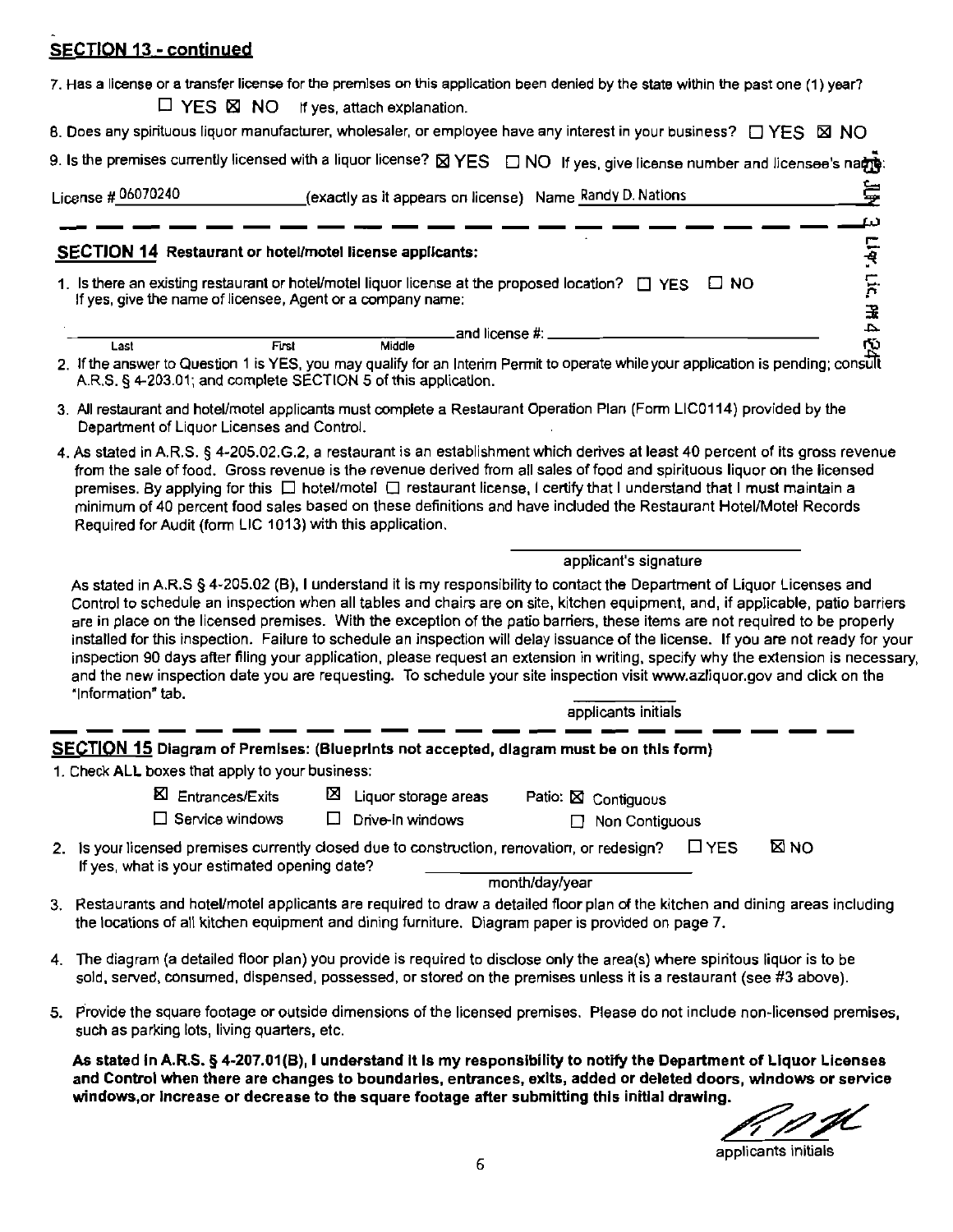#### **SECTION 15 Diagram of Premises**

4. In this diagram please show only the area where spirituous liquor is to be sold, served, consumed, dispensed, possessed or stored. It must show all entrances, exits, Interior walls, bars, bar stools, hi-top tables, dining tables, dining chairs, the kitchen, dance floor, stage, and game room. Do not include parking lots, living quarters, etc. When completing diagram, North is up 1.

If a legible copy of a rendering or drawing of your diagram of premises is attached to this application, please write the words "diagram attached" in box provided below.

| Diagram attached |                            |
|------------------|----------------------------|
|                  | 13 JUN 3 LIV. LIC. PM 4 24 |
|                  |                            |
|                  |                            |
|                  |                            |
|                  |                            |
|                  |                            |

#### **SECTION 16 Signature Block**

I, Randy D. Nations Randy D. Nations hereby declare that I am the OWNER/AGENT filing this (print full name of applicant) application as stated in Section 4, Question 1. I have read this application and verify all statements to be

true, correct and complete.

(signature of applicant listed in Section 4, Question 1)

State of Arizona **County of Maricopa** 

The foregoing instrument was acknowledged before me this

**My commission expires o Notary Public - Arizona<br>Iteriorpa County 0\*** 3\* S

<u>1st of June 1st 2013</u> Day **Year** 

' sianature of signature of NOTARY PUBLIC